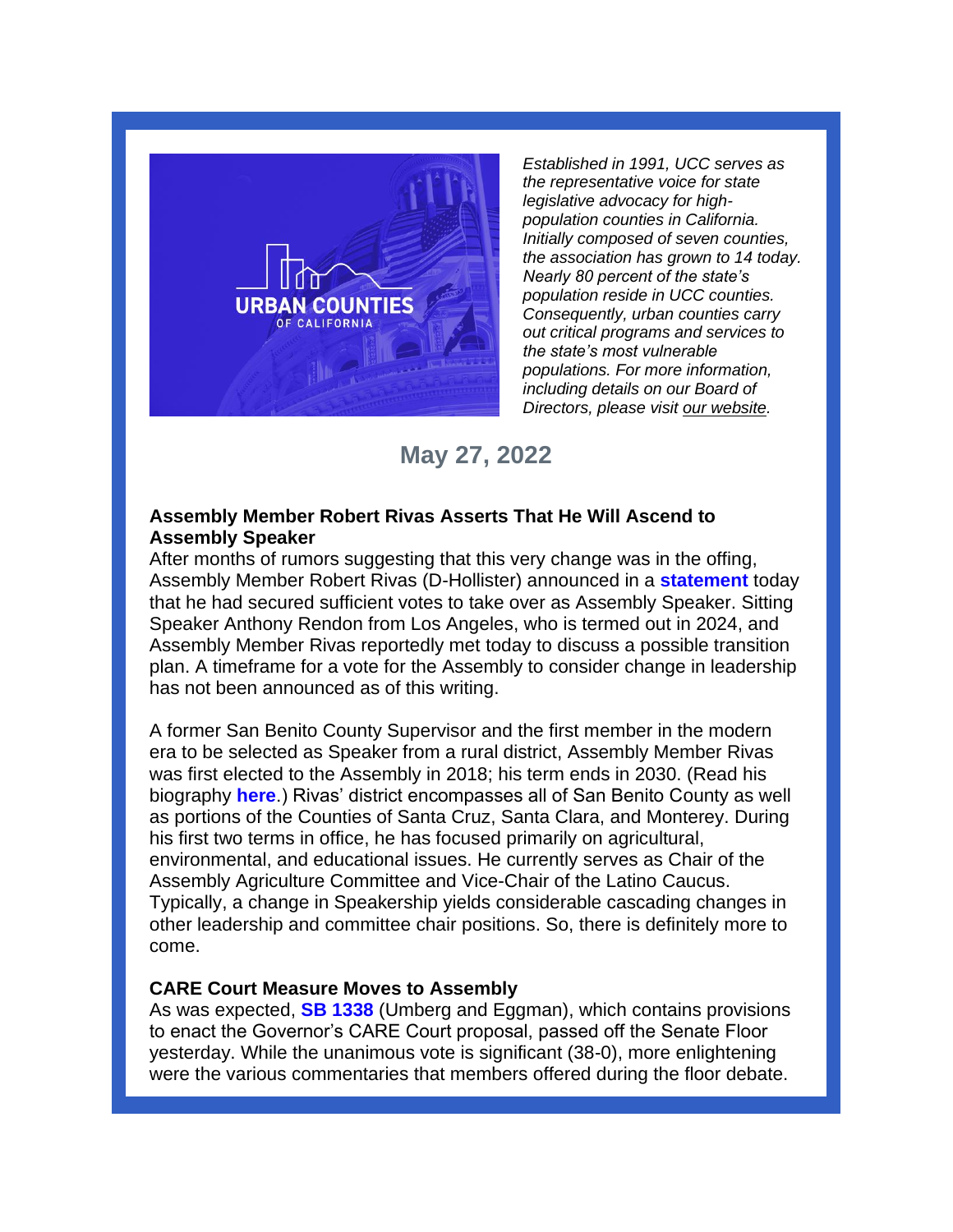No one said that the proposal was perfect, fully formed, and ready for prime time. What nearly every member said – many of whom spoke from very personal and painful experiences with friends or loved ones – is that our state needs to act swiftly to intervene and address the often-complex needs of those who are suffering from untreated mental health issues.

Nearly every Senator who spoke on the bill also touched on the key points that counties have been articulating: in order for the CARE Court initiative to be successful, it must be (1) accompanied by stable and sufficient resources and (2) implemented on a phased-in basis beginning with a first round of implementers that demonstrate readiness.

The bill is now in the Assembly where it awaits referral to policy committee(s). We do anticipate that – like its path through the Senate – SB 1338 will make stops in the Assembly Health Committee and the Assembly Judiciary Committee. Although we expect one if not two additional set of substantive amendments, work remains to ensure that the Assembly embraces the substance of changed being advanced by the broad county coalition. Our collective objective remains focused on designing a plan and identifying longterm resources that will best prepare implementers to successfully intervene in the lives of individuals in need of mental health and substance use disorder treatment who can be successfully stabilized and supported in the community.

#### **Governor Signs MICRA Compromise**

Earlier this week, the Governor signed **[AB 35](https://leginfo.legislature.ca.gov/faces/billNavClient.xhtml?bill_id=202120220AB35)** by Assembly Member Eloise Reyes, which updates California's Medical Injury Compensation Reform Act (MICRA) pain-and-suffering cap for medical malpractice cases. The measure was a compromise struck between legislators, the California Medical Association, the California Hospital Association, insurance carriers, and trial attorneys to avert a November ballot measure. Initiative proponents announced Monday that they had pulled it from the November ballot.

AB 35 moved quickly through the legislative process after the compromise was announced in late April. Under the measure, the pain-and-suffering cap for cases not involving a death will be raised to \$350,000, beginning January 2023, and gradually increased to \$750,000 over 10 years. The limit for cases involving a patient's death will increase to \$500,0000 beginning in January and to \$1 million over the decade. The maximum awards will continue to increase by 2 percent each year starting in 2034. The existing MICRA cap has been set at \$250,000 since 1975.

#### **Kaiser Contract Bill Moves to Senate**

**[AB 2724](https://leginfo.legislature.ca.gov/faces/billNavClient.xhtml?bill_id=202120220AB2724)**, Assembly Member Arambula's measure to implement the Newsom Administration's proposal for a single statewide Medi-Cal contract for Kaiser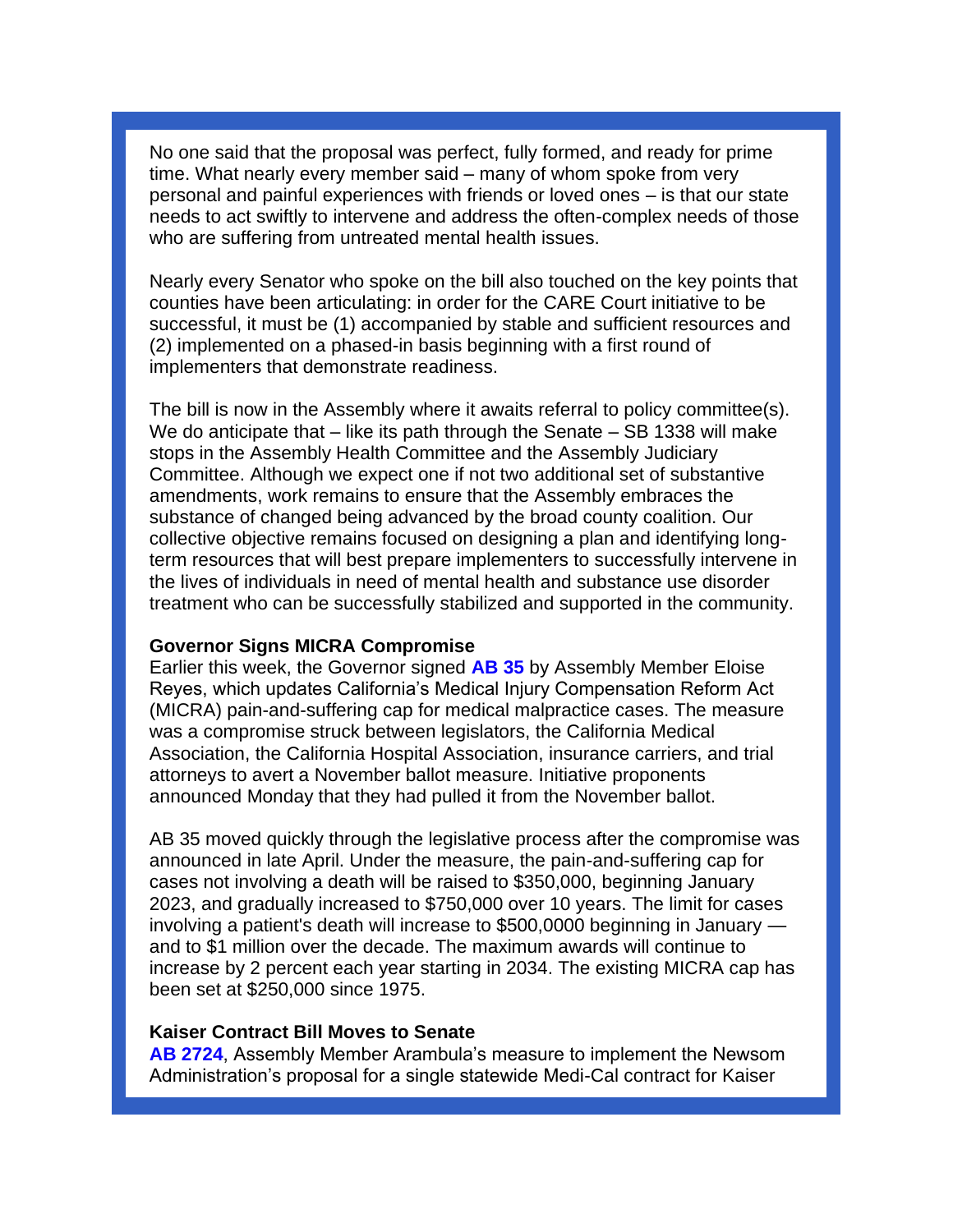Permanente, passed off the Assembly floor Thursday 41-17. While the bill initially remained on call for a time, eventually the author was able to secure the necessary votes for passage to the Senate.

Assembly Member Marie Waldron (R-Escondido) said the arrangement contained in the bill lacked accountability and questioned how giving Kaiser the ability to accept or reject members would help improve access to care. A number of counties, plans represented by the Local Health Plans of California, and the National Union of Healthcare Workers are opposing the bill.

AB 2724 was amended on May 23 to reflect the Administration's trailer bill language released last week. The measure heads to the Senate where it will likely be referred to Senate Health Committee for hearing.

#### **Bill Alert: SB 12 (McGuire) Amendments Add Water Infrastructure**

**[SB 12](https://leginfo.legislature.ca.gov/faces/billNavClient.xhtml?bill_id=202120220SB1298)**, by Senator Mike McGuire, which makes a number of changes to local emergency planning and infrastructure related to disasters, particularly wildfirerelated, was amended this week to require a water district, city, county, city and county, or water corporation that provides drinking water, wastewater, or recycled water, for water infrastructure projects to use only heat-resilient water conveyance infrastructure components in very high fire hazard severity zones.

SB 12 remains in the Assembly Housing and Community Development Committee, where it awaits a hearing.

#### **LAO Releases Cautionary Multi-Year Budget Outlook**

This week, the Legislative Analyst's Office (LAO) released its **[Multi-Year](https://lao.ca.gov/reports/2022/4602/Multiyear-Budget-Outlook-052422.pdf)  [Budget Outlook Report](https://lao.ca.gov/reports/2022/4602/Multiyear-Budget-Outlook-052422.pdf)**, its annual multiyear assessment that incorporates the Governor's May Revision proposals. Three key takeaways from the report:

*May Revision Barely Balanced Before Accounting for State Appropriations Limit (SAL) Requirements.* The LAO concludes that the state would have narrow operating surpluses and deficits, but a positive ending fund balance through 2025-26. However, during that period, SAL requirements would reach \$10 billion to \$20 billion per year over the multiyear period. Because the Administration does not have a plan to address those requirements, the state would likely have significant budget shortfalls in the out-years.

*Adopting LAO Revenues Mitigates Budget Impacts of a Recession.* The LAO notes that economic indicators currently suggest a heightened risk of economic recession within two years and, as such, recommends adopting LAO revenue estimates, which explicitly incorporate the current heightened risk of a recession. Doing so would reduce the chances that state revenues fail to meet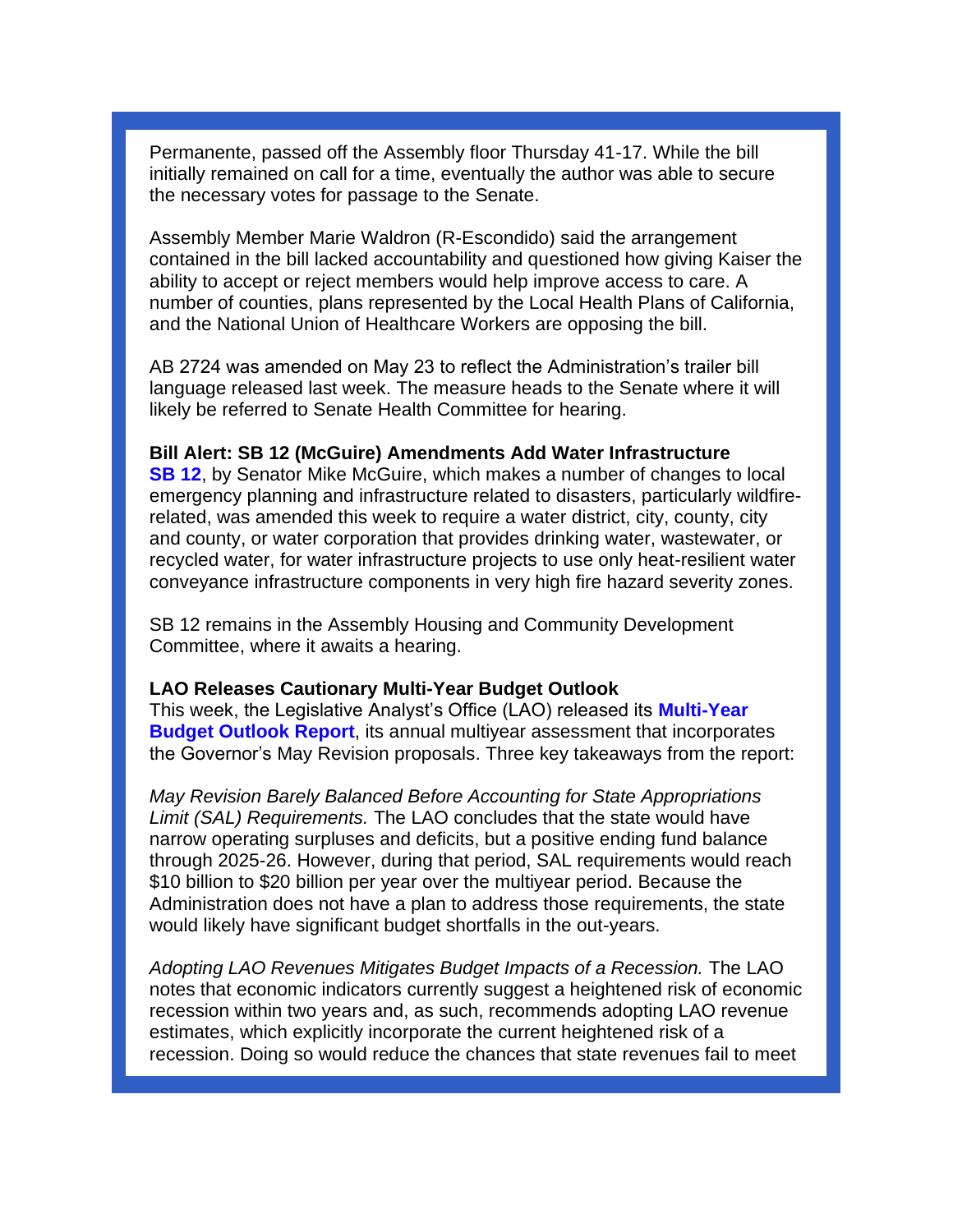expectations and would prevent the state from expanding programs to unsustainable levels.

*Plan for SAL Requirements Now.* Acknowledging that legislative leaders and the Governor have indicated an interest in pursuing changes to the SAL with voters by 2024, the LAO "strongly" cautions the Legislature against passing a budget with a structural deficit that fails to address the future risk of SAL obligations. The LAO instead suggests that the Legislature include changes to the SAL in its budget architecture now; specifically, by increasing reserves this year.

While the Senate and Assembly budget leaders have already determined that a budget conference committee will not occur this year, we anticipate significant behind-the-scenes negotiations on budget items in the upcoming weeks, with addressing the state's SAL issues near the top of the list. Of course, we will continue to keep you apprised of the latest budget news.

### **Newsom Administration Releases Trailer Bill Language on Hospital Worker Retention Payments**

Earlier this week, the Department of Finance posted the "hospital and nursing facility worker retention payments" trailer bill **[language](https://esd.dof.ca.gov/trailer-bill/public/trailerBill/pdf/758)**. Please note the following:

- "Qualifying Facility" is defined as a health facility that is not a state facility and is licensed as one of the following: (1) a general acute care hospital as defined in subdivision (a) of Section 1250 of the Health and Safety Code; (2) an acute psychiatric hospital as defined in subdivision (b) of Section 1250 of the Health and Safety Code; (3) a skilled nursing facility as defined in subdivision (c) of Section 1250 of the Health and Safety Code. The University of California hospitals are not considered state facilities for the purpose of these retention payments.
- "Worker" is defined as a person employed indirectly or directly by a covered employer or members of Qualifying Facilities' medical staff. There is conversation about whether worker is meant to include physicians; the worker definition is intended to apply to contract staff (such as janitorial or food staff workers).
- "Eligible Worker" means a full-time or part-time worker of a covered employer. This does not include those workers who are working primarily on a remote basis, as to be defined by the department.
- "Full-time" employment means to be compensated for an average of 32 or more hours per week. A worker is also considered to be employed full-time if the covered employer considers the worker to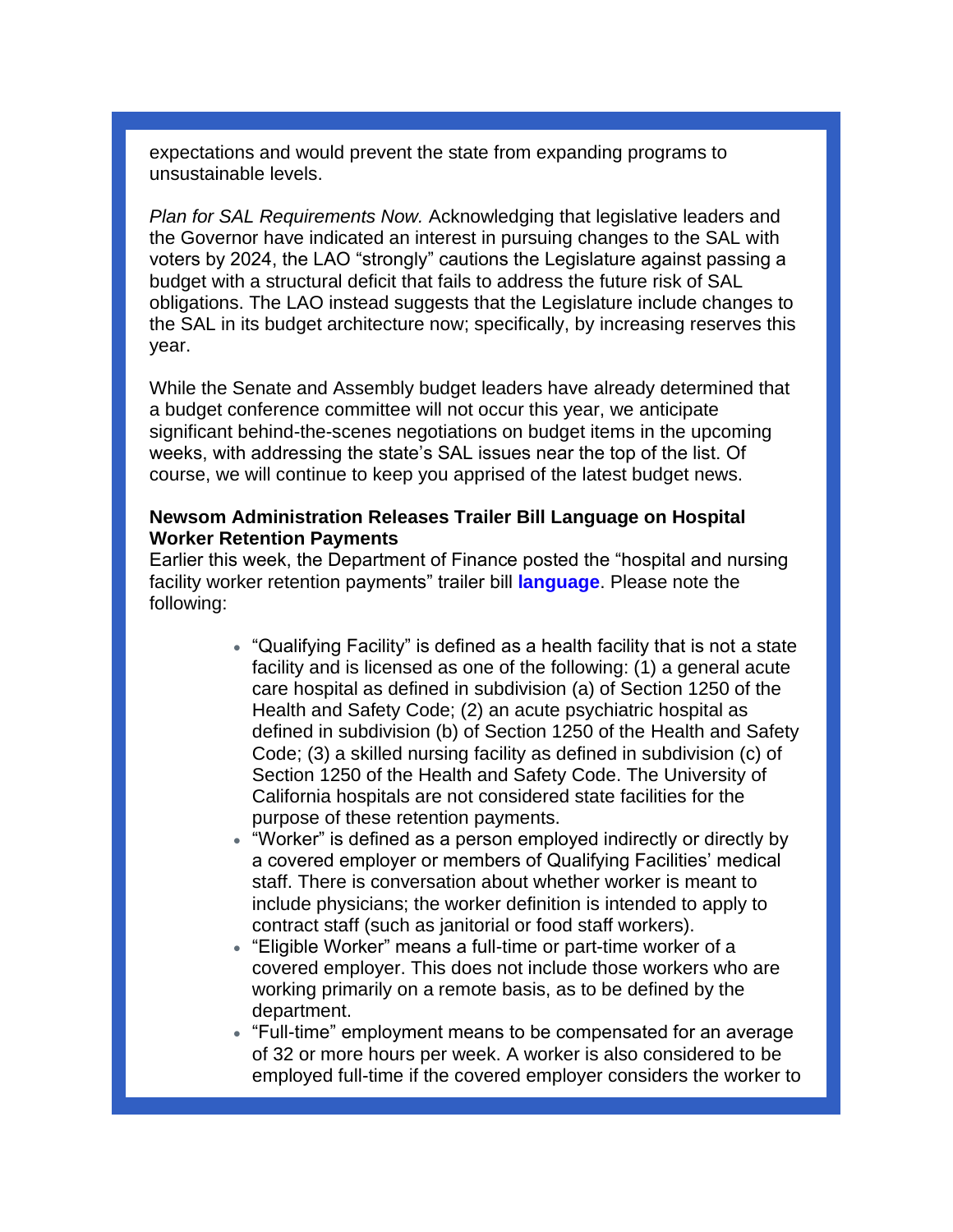work full time. For a full-time eligible worker, the state payment amount shall be \$1,000 plus the amount of matching retention payment paid to the eligible worker by the covered employer, up to a total maximum state payment of \$1,500.

- "Part-time" employment means to be compensated for an average of fewer than 32 hours per week, so long as the covered employer does not consider the worker to work full time. For a part-time eligible worker, the state payment amount shall be \$750 plus the amount of matching retention payment paid to the eligible worker by the covered employer, up to a total maximum state payment of \$1,500.
- Upon appropriation by the Legislature, the Department of Health Care Services (DHCS) shall provide funding to participant Qualifying Facilities to make retention payments to their eligible workers.
- DHCS may **reduce the payment amounts on a pro-rata basis** subject to the total amount of funding appropriated to the department. Please note that it is unclear whether the amount included in the May Revision is sufficient to cover all staff, including contracted staff, at hospitals and skilled nursing facilities. The inclusion of this language gives the department discretion to reduce the payments if funding is insufficient.
- As a condition of receipt of funding, a covered employer will be required submit to the DHCS the following information for each eligible worker by a date specified by the department: (1) name of the eligible worker, (2) mailing address of the eligible worker, (3) the total amount of matching retention payments that the covered employer paid or will pay to the eligible worker, (4) average number of hours for which the covered employer compensated the eligible worker from January 1, 2022 through the end of the Qualifying Work Period, (5) other information as required by the department for purposes of implementing this section.
- The covered employer shall provide funding to their eligible workers within 30 days of receipt from the department and report to DHCS within 90 days of receipt of funds on the number of eligible workers paid by profession type, the total amount of payments made including covered employer matching funds, and information on the timing of payments.
- The language defines "matching retention payments" to include monetary compensation other than salaries, wages, and overtime paid to an eligible worker that was paid to the eligible worker on or after January 1, 2022, and prior to the date of record, and meets any of the following criteria: (1) the compensation was or is paid